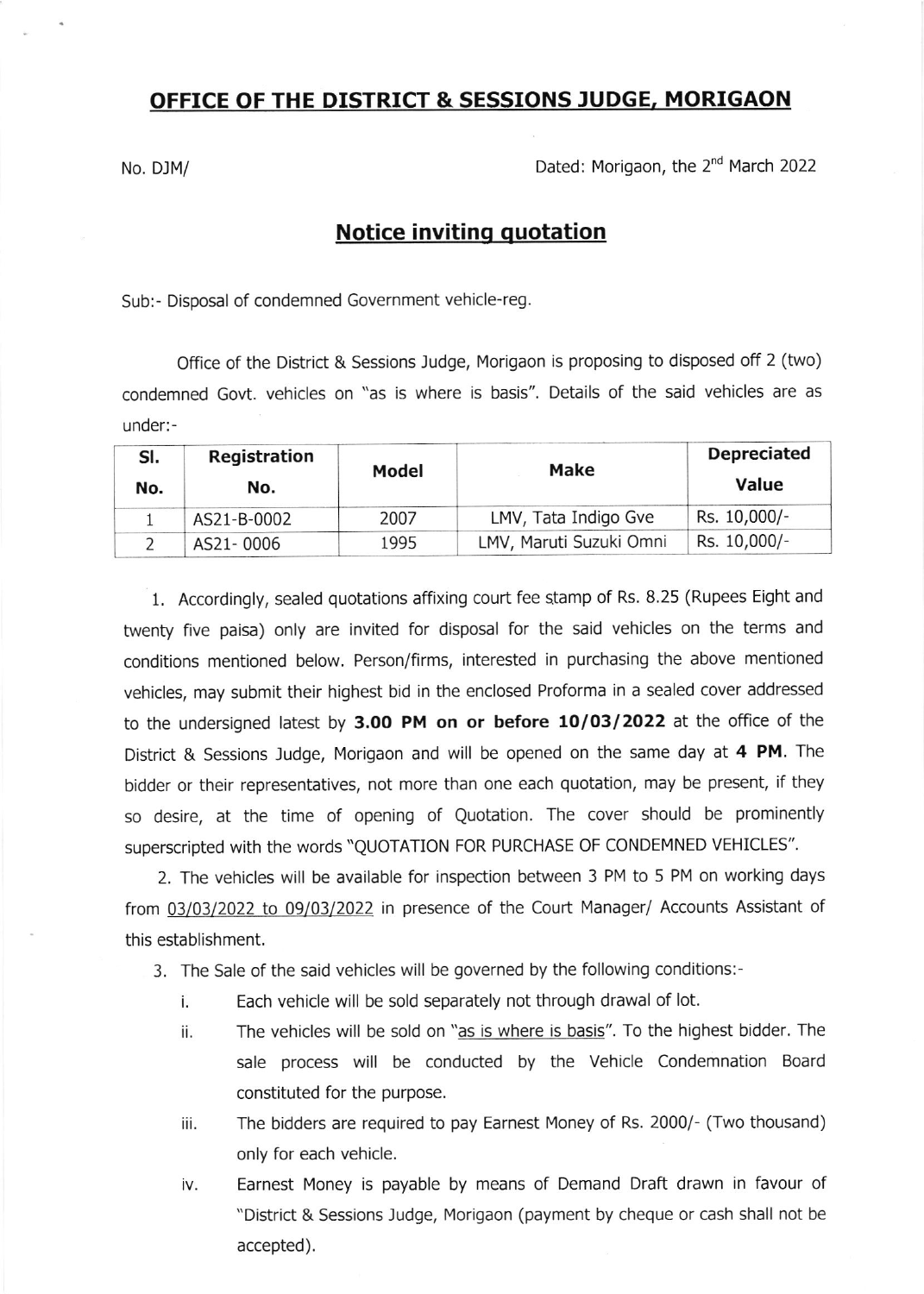- Quotations received without demand draft towards Earnest Money will not be v. considered and shall be rejected.
- vi. The successful bidder will be required to deposit the bid amount into Govt. account in appropriate head by means of treasury challan.
- The Earnest Money of the successful bidder will be released within 7 (seven) days of depositing the bid amount. Earnest Money will not be adjusted as bid amount and will be forfeited, if he fails to honour the bid. In case of failure to deposit final bidding amount, the respective vehicle may once again be taken up for re-sale. vii.
- on submission of application by the unsuccessfur bidder EMD will be refunded within 7 (seven) days after completion of the process. viii.
- The sold vehicles will be removed by the successful bidder within 7 (seven) working days of depositing the bid amount, at their own. expenses. ix.
- The vehicles will be disposed off on "as is where is basis" and no guarantee for its worthiness or quality will be given by this department. X
- This office will not owe any responsibility for transfer of vehieles and for any other liability for using these vehicles for commercial or any other purpose after sale. xi.
- The present registration of vehicles will be cancelled before delivery of the vehicles to the successful bidder. xii.
- The bidder will not be allowed to withdraw their bids and if they do so their earnest money will be forfeited. xiii.
- The Bid amount shall be excluding GST, as the GST is to be paid by the recipient of the goods as per rates applicable. XIV
- The Board reserves the right to accept or reject any/ all of the quotation without assigning any reason. XV
- Proforma for offering rate for disposal of condemned vehicles is available at "Annexure". xvi.

Sd/- S, K. PODDAR

District & Sessions ludge, Morigaon, Assam

Copy forwarded to:

Memo No. DJM/  $1201 - 62$  Dated: Morigaon, the 2<sup>nd</sup> March 2022

- The Systems Officer, Morigaon District Judiciary, for uploading in official web site.<br>II. Notice Board.
- Notice Board.
- III. Office File.

District & Sessions Judge, Morigaon, Assam  $621032022$